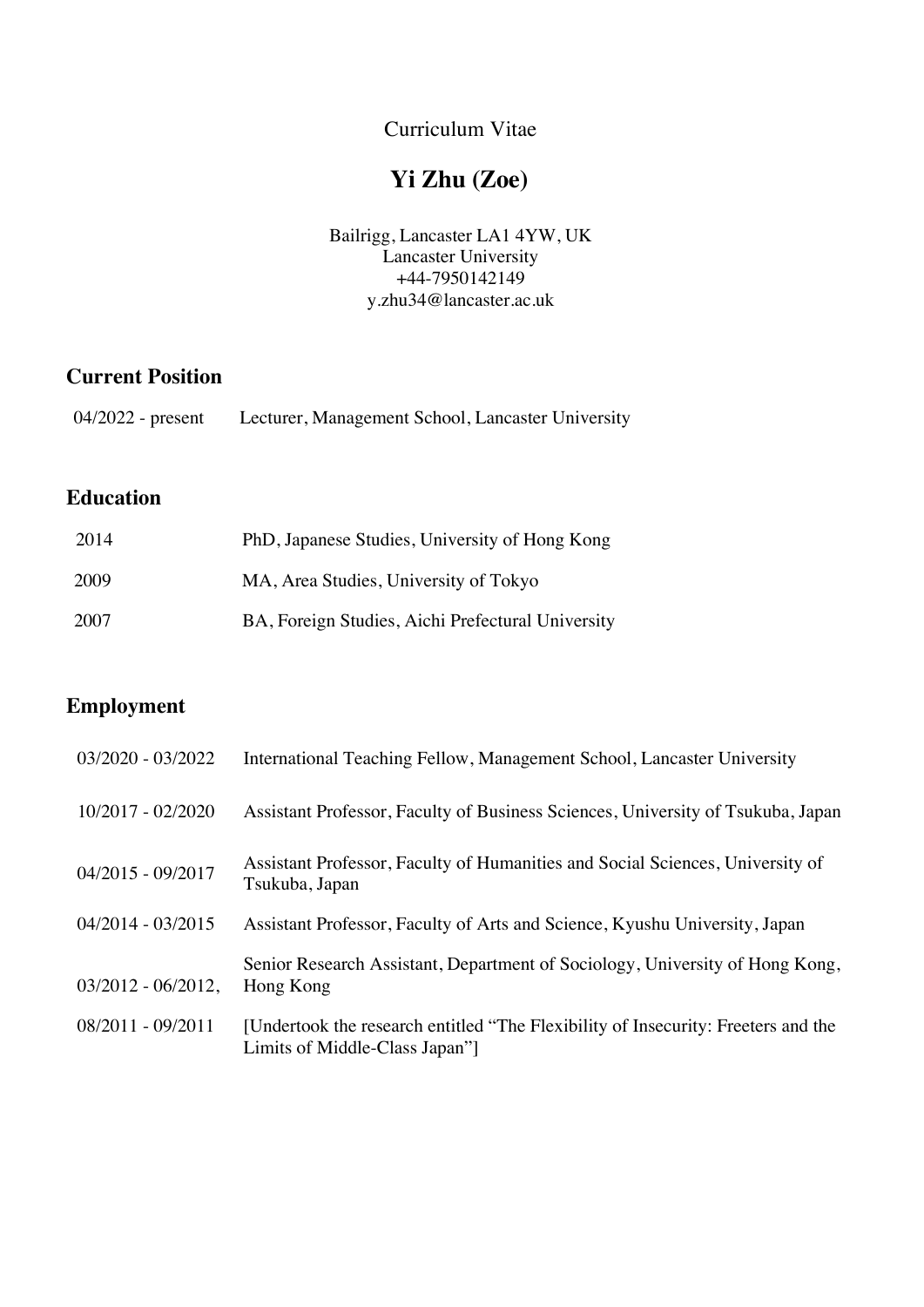### **List of publications**

#### **Book**

2013 *Zhongguo de jingying fengtu yu jialefu de zhongguo bentuhua* (中国的经营风土与家乐福的 中国本土化) [China's Management Climate and Carrefour's Localization in China] Beijing: Thread-Binding Books Publishing House.

### **Journal article**

- <sup>2020</sup> Doing Ethnography in Business: Identity Manipulation and its Implications. *International Journal of Business Anthropology*, 10 (1), 1-10.
- <sup>2019</sup> Globalizing Japanese Customer Service: Materialization and Reinterpretation of Culture, *Japanese Review of Cultural Anthropology*, 20 (2), 27-63.
- <sup>2019</sup> Cultural Conflicts in the Process of Embedding Mission Statements. *Transcultural Management Review*. 15, 55-70.
- <sup>2018</sup> Creation of Corporate Identity: The Role of Rites and Symbol in Management, *International Journal of Business Anthropology*. 7 (2): 39-65.
- 2018 Managing Diversity in a Contemporary Organization: Pursuing "Authenticity" in the process of overseas expansion, *Journal of International and Advanced Japanese Studie*s. 10, 187-202.
- 2018 The Impact of a Corporate System on Impression Management: Implications from an Ethnographic Research Study, *East Asian sociology of the 21st century*. 9, 101-118.
- 2016 Introducing *Omotenashi* to the World: Challenges of Japanese Customer Service in a Crosscultural Setting, *Transcultural Management Review*. 13: 47-63.
- 2016 Re-imagining corporate branding: National culture as a marketing competence. *The Journal of International Public Policy.* 37: 53-66.
- 2016 Are fashion retailers creative? Evidence from Uniqlo, Asia's leading fashion brand. *The Journal of International Public Policy.* 38: 1-22.
- 2016 Reexamination of Japanese companies overseas: Anthropological critiques of ethnocentric management, *Journal of Management Philosophy.* 13: 60-73.
- 2015 Corporate ideology and store managers: Implication from a Japanese retailer. *The Journal of International Public Policy*. 36: 1-24.
- 2015 "Implementation" of management philosophy overseas: Case Study of a Japanese retailer in Hong Kong. *Journal of Management Philosophy*. 12 (1):114-122.
- 2014 *Zaigang riben qiye de wenhua yizhi: jiyu bendi qianxian yuangong de shidian* (在港日本企业 的文化移植: 基于本地前线员工的视点) [Cultural implementation process of a Japanese company in Hong Kong: from perspectives of local front line workers]. *Anthropological Research*. 6: 101-144.
- 2013 *Zhidu guanli de juxianxing: yi qiye peixun zhidu wei li* (制度管理的局限性:以企业培训制度 为例) [Limitations of the Institutional Control: Case Study of a Company Training Program]. *Chinese Journal of Applied Anthropology.* 2(2): 97-123.
- 2013 [with W.Y. Wang] *Chūgoku ni okeru Karuhūru no jinteki shigenkanri no genchika ni tsuite – kankeisha heno intabyū wo tūjite* (中国におけるカルフールの人的資源管理の現地化につい て ―関係者へのインタビューを通じて) [Carrefour's Localization of Human Resource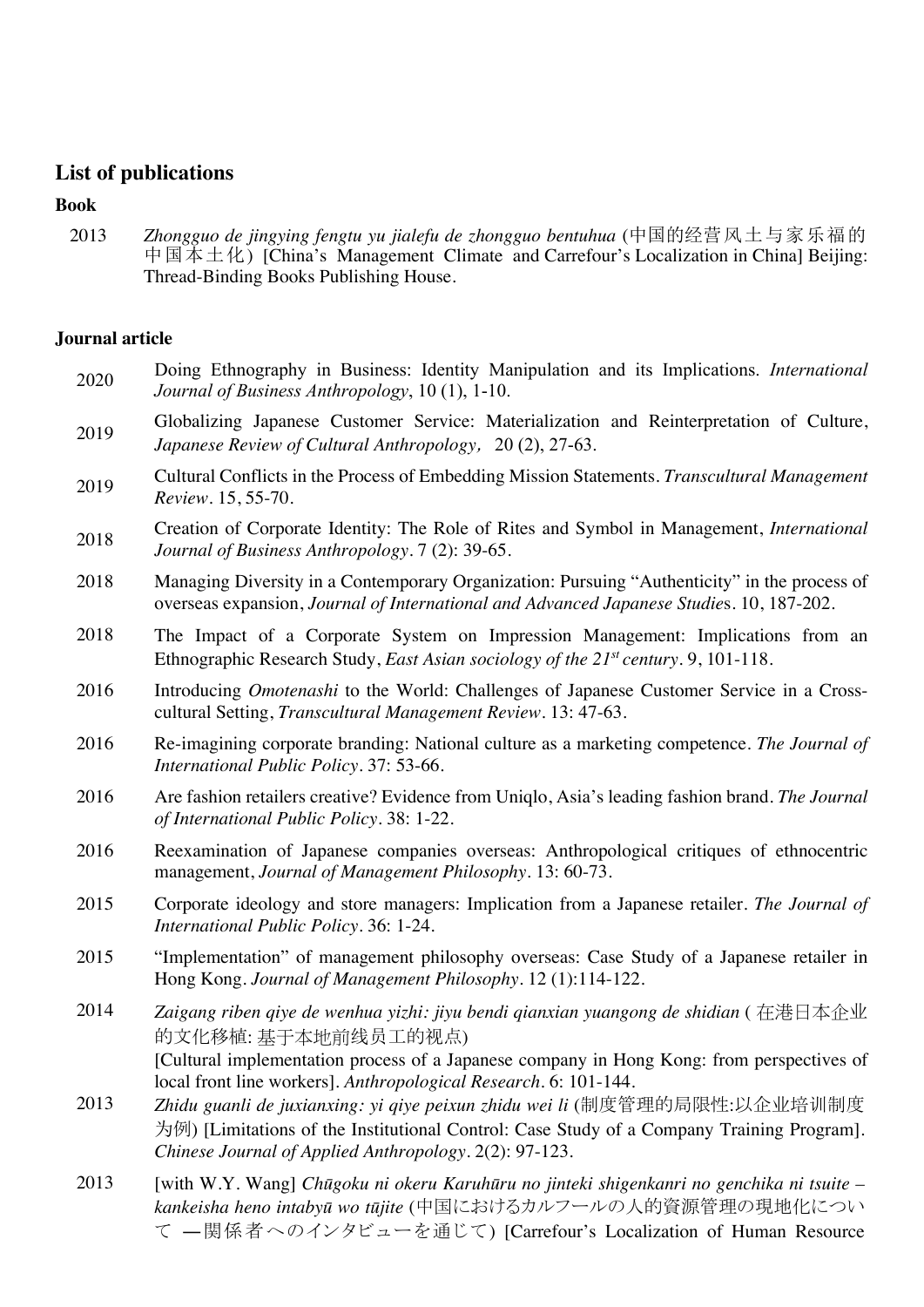|      | Management in China: Through interviews of employees]. Kinjo Gakuin Ronshu (Social<br>Science), 9(2):79-93.                                        |
|------|----------------------------------------------------------------------------------------------------------------------------------------------------|
| 2013 | [with W.Y. Wang] "The New Rich in the Party-State China —A case study on their consumption<br>patterns" Gifu City Women's College Kiyō, 62:39-53.  |
| 2012 | Manage "Globally" in an Overseas Market: Case Study of a Japanese Company in Hong Kong.<br>Chinese Journal of Applied Anthropology, 1(2): 127-149. |
| 2012 | Management Strategies of Carrefour and Ito-Yokado in China: A Comparative Study.<br>International Journal of Business Anthropology, 3(1):134-157.  |

#### **Book chapter**

| 2021 | Identity politics, cosmopolitanism and business: doing fieldwork in a multinational company. In |
|------|-------------------------------------------------------------------------------------------------|
|      | N. S. Appleton and Caroline B. [eds], Methods, Moments, and Ethnographic Spaces in Asia.        |
|      | Lanham: Rowman & Littlefield                                                                    |

<sub>2021</sub> Jizoku kanou na kigyou bunka to ha: kaigai nikkei kigyou wo jireini (持続可能な企業文化と は:海外日系企業を事例に) [What is sustainable corporate culture: An example of an overseas Japanese company]. In H, Sekine [eds], *Jizokukanouna kaihatsu niokeru "bunka" no ibasho* (持 続可能な開発における<文化>の居場所) [The place for "culture" in the sustainable development], Yokohama: Shumpusha Publishing.

2019 *Genchi jugyouin kara miru kaigai nikkeikigyouno manejimento* (現地従業員から見る海外日系 企業のマネジメント) [Japanese management in abroad: From local employees' perspectives] In H. Nakamaki [eds], *Tekisuto Keieijinruigaku* (テキスト経営人類学) [Text Business Anthropology], Osaka: Toho Shuppan.

2012 [with L.F. Chau, W. Wei and M. Zhang] *Shui shi AV nvyou: zidu shangpin yuancailiao de shengcheng* (誰是 AV 女優:自瀆商品原材料的生成) [Who are the Adult Video Actresses: The Creation of Raw Material for Masturbation Products]. In. H. W. Wong and H. Y. Yau [eds], *Riben AVnvyou: nvxingde wuhua yu mohua* (日本 AV 女 優:女性的物化與默化) [The Japanese Adult Video Actress: the objectification and silence of women], Hong Kong: Up Publications.

2011 *Chūgoku ni okeru gaishikei kourikigyō no keieisenryaku –karuhūru to itōyōkadō no hikaku wo chūshin ni* (中国における外資系小売企業の経営戦略 ―カルフールとイトーヨーカ堂の比較 を中心に) [Management strategies by a foreign retailer in China –Focusing on the comparison of Carrefour and Ito-Yokado]. In X.Y. Song and L.C. Lin [eds], *Nihon gengo bunka kenkyū, Shirīzu 4* (日本言語文化研究 シリーズ4) [Japanese languages and cultures, series 4], 4: 515- 524, Dalian: Dalian University of technology press.

#### **Business case**

| 2020 | [with Caroline S.L. Tan] @cosme: The search for the next store location, The Case Center,                                                                               |
|------|-------------------------------------------------------------------------------------------------------------------------------------------------------------------------|
|      | https://www.thecasecentre.org/educators/submission/portfolioProduct?id=171923                                                                                           |
| 2020 | [with Caroline S.L. Tan] Ippudo: Bringing Japan To Paris In a Bowl, Ivey Publishing,<br>https://www.iveycases.com/ProductView.aspx?id=108273, Product Number: 9B20A008. |

#### **Dissertation**

| 2013 | Control and Manipulation: The Company Building Process of a Japanese Fashion Enterprise |
|------|-----------------------------------------------------------------------------------------|
|      | <i>in Hong Kong</i> , The University of Hong Kong.                                      |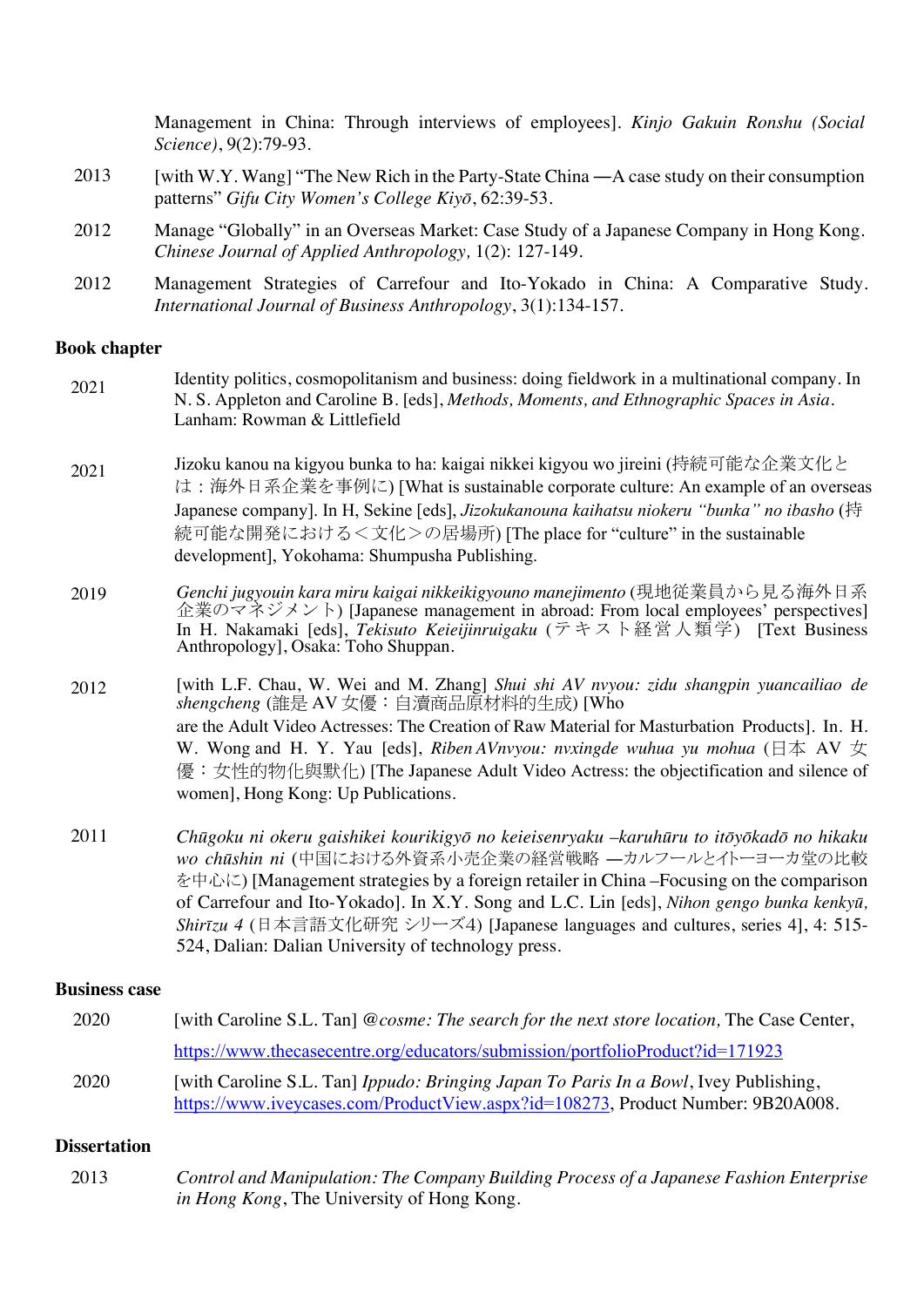#### **Book review**

| 2013 | Review of Globalisation and Japanese Organisational Culture: An ethnography of a       |
|------|----------------------------------------------------------------------------------------|
|      | Japanese corporation in France. Chinese Journal of Applied Anthropology, 1(2):155-158. |

#### **Report**

| 2016 | Country Report: China. International Comparative Survey on Global Mindset, Competencies |
|------|-----------------------------------------------------------------------------------------|
|      | and PPDAC for High School Students among 10 Countries. Tsukuba: Education Bureau of     |
|      | the Laboratory Schools, University of Tsukuba.                                          |

#### **Textbook**

| 2013 | [with W.Y. Wang, A.H. Lin and D.L. Li] 1,2,3 no Chūgokugo $(1, 2, 3 \mathcal{D} + \mathbb{E} \mathbb{H})$ [1,2,3] |
|------|-------------------------------------------------------------------------------------------------------------------|
|      | Chinese] Tokyo: Ikubundō, February 2013.                                                                          |

- 2012 [with W.Y. Wang and H.J. Zhang] *Tanoshiku Manabō Yasashii Chūgokugo (Kōdokuhen)*  (楽しく学ぼうやさしい中国語 講読編) [Learn Chinese with joy (Reading)] Tokyo: Ikubundō.
- 2010 [with H.J. Zhang and W.Y. Wang] *Tanoshiku Manabō Yasashii Chūgokugo (Kisohen)* (楽しく学ぼうやさしい中国語基礎編) [Learn Chinese with joy (Basic)] Tokyo: Ikubundō.

#### **Dictionary**

2013 *AV zidian: kuitan ri AV wenhua* (AV 辭典:窺探日 AV 文化) [AV dictionary: Introduction to AV culture] Hong Kong: Up Publications.

### **Acquired Funding**

| 07/2021-06/2022 | [PI] Pump Prime LUMS                                                                                                                                                                            |
|-----------------|-------------------------------------------------------------------------------------------------------------------------------------------------------------------------------------------------|
|                 | Title: Design innovation, power and politics in the sex tech market $(\text{\textsterling}3,200)$                                                                                               |
| 11/2020-08/2022 | [co-PI] Daiwa Foundation Grants                                                                                                                                                                 |
|                 | Title: Design-Thinking in Action: Challenges and management for innovation success<br>(f7,000)                                                                                                  |
| 04/2019-03/2020 | [PI] Inamori Foundation Research Fund                                                                                                                                                           |
|                 | Title: 「おもてなし文化」の日中比較:異文化ビジネスにおける従業員のサ<br>ービス精神と実践 [Comparison of "omotenashi" culture in Japan and China:<br>Employees' service mindset and practices in cross-cultural business] (¥1,000,000) |
| 04/2016-03/2019 | [PI] Grants-in-Aid for Young Scientists (B)                                                                                                                                                     |
|                 | 国民文化と異文化経営の関連性:日本における中国企業を事例に<br>Title:<br>[National Culture and Cross-Cultural Management: Implications from Chinese<br>companies in Japan] (¥3,250,000)                                       |
| 04/2016-04/2017 | [PI] Transcultural Management Society Research Fund                                                                                                                                             |
|                 | Title: 「日本式」サービス精神の継承と伝播における課題:小売業で勤務す<br>る外国人労働者の「声」を中心に [Challenges during the inheritance and the                                                                                            |
|                 |                                                                                                                                                                                                 |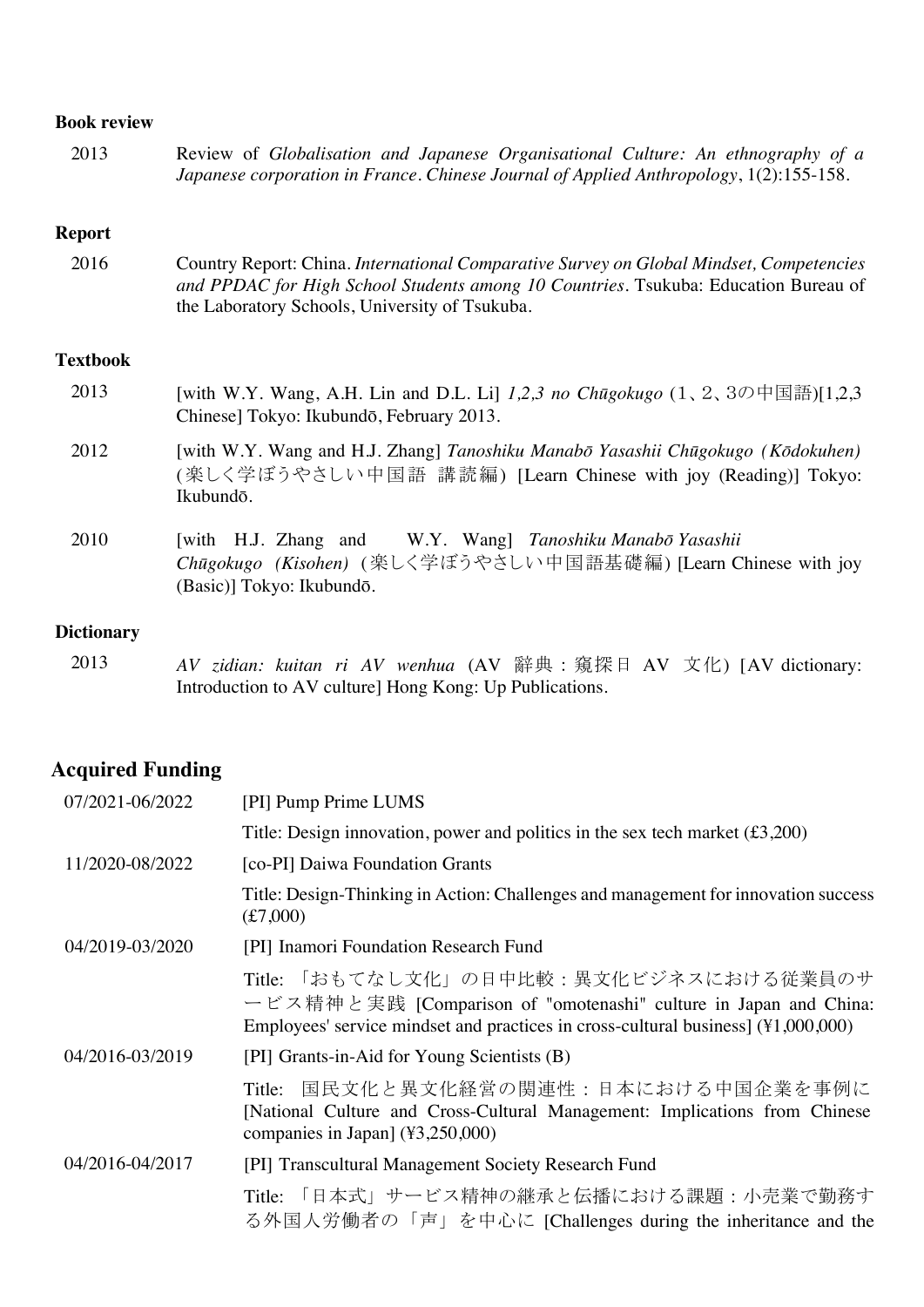|                 | diffusion of Japanese-style service spirit: From the narratives of the foreign<br>employees in a retail industry] (¥100,000)                                                                                  |
|-----------------|---------------------------------------------------------------------------------------------------------------------------------------------------------------------------------------------------------------|
| 01/2016-03/2016 | [PI] Open Lecture Fund                                                                                                                                                                                        |
|                 | Title: 国際経営 [International Management)] Graduate School of Humanities and<br>Social Sciences, University of Tsukuba (¥100,000)                                                                                |
| 09/2014-08/2015 | [PI] The Konosuke Matsushita Memorial Foundation Research Fund                                                                                                                                                |
|                 | Title: 企業文化の海外伝播、現地における文化の再生産プロセス:中国にお<br>ける日系小売業の経営理念を事例として[Implementation of corporate culture<br>and its reproduction process: case of a Japanese retailer's management philosophy in<br>China] (¥420,000) |
| 09/2014-03/2015 | [PI] Kyushu University Interdisciplinary Programs in Education and Projects in<br>Research Development (P&P) Research Fund                                                                                    |
|                 | Title: 店舗文化と人材の定着: ユニクロ中国と香港を事例に[Store culture and<br>stability of talent: Case study of Uniqlo in China and Hong Kong] (¥880,000)                                                                            |

# **Teaching Experience**

## **Uundergraduate program**

| 05/2022               | Module tutor, Lancaster University<br>[Course: 512 Professional Skills Role plays]                                                                                                          |
|-----------------------|---------------------------------------------------------------------------------------------------------------------------------------------------------------------------------------------|
| 02/2022               | Module lecturer, Lancaster University                                                                                                                                                       |
|                       | [Course: OWT 250 Research Methods in Management, Week 15 Ethnographic Methods and<br>Week 15 The Interview Method]                                                                          |
| 03/2022-05/2022,      | Module leader, Lancaster University College at Beijing Jiaotong University                                                                                                                  |
| 03/2021-05/2021       | [Course: CNMNGT321 Management in the 21st Century]                                                                                                                                          |
| 09/2021-11/2021,      | Module leader, Lancaster University College at Beijing Jiaotong University                                                                                                                  |
| 09/2020-11/2020       | [Course: CNMKTG 301 Strategic Marketing]                                                                                                                                                    |
| 09/2021-11/2021,      | Module leader, Lancaster University College at Beijing Jiaotong University                                                                                                                  |
| 09/2020-11/2020       | [Course: CNMNGT110 Introduction to Management and Leadership]                                                                                                                               |
| 03/2021-05/2021,      | Module tutor, Lancaster University College at Beijing Jiaotong University                                                                                                                   |
| 03/2020-05/2020       | [Course: CNMKTG101 Introduction to Marketing]                                                                                                                                               |
| 10/2020-05/2021       | Module tutor, Lancaster University                                                                                                                                                          |
|                       | [Course: MKTG101 Introduction to Marketing]                                                                                                                                                 |
| $09/2019 - 09/2019$   | Course lecturer, Integrated Science Program, Hokkaido University, Japan (summer<br>intensive course, from Sep 16 to 20, 2019)<br>[Course: International Business 2: Culture and Management] |
| $04/2019 - 07/2019$   | Course lecturer, College of Business, Rikkyo University, Japan<br>[Course: Japanese and East Asian Business Environments]                                                                   |
| $04/2017 - 03/2018$ , | Course lecturer, College of International Studies, University of Tsukuba, Japan                                                                                                             |
| $04/2016 - 03/2017$   | [Course: Seminar on Business Anthropology]                                                                                                                                                  |
| $04/2017 - 07/2017$ , | Course lecturer, College of International Studies, University of Tsukuba, Japan                                                                                                             |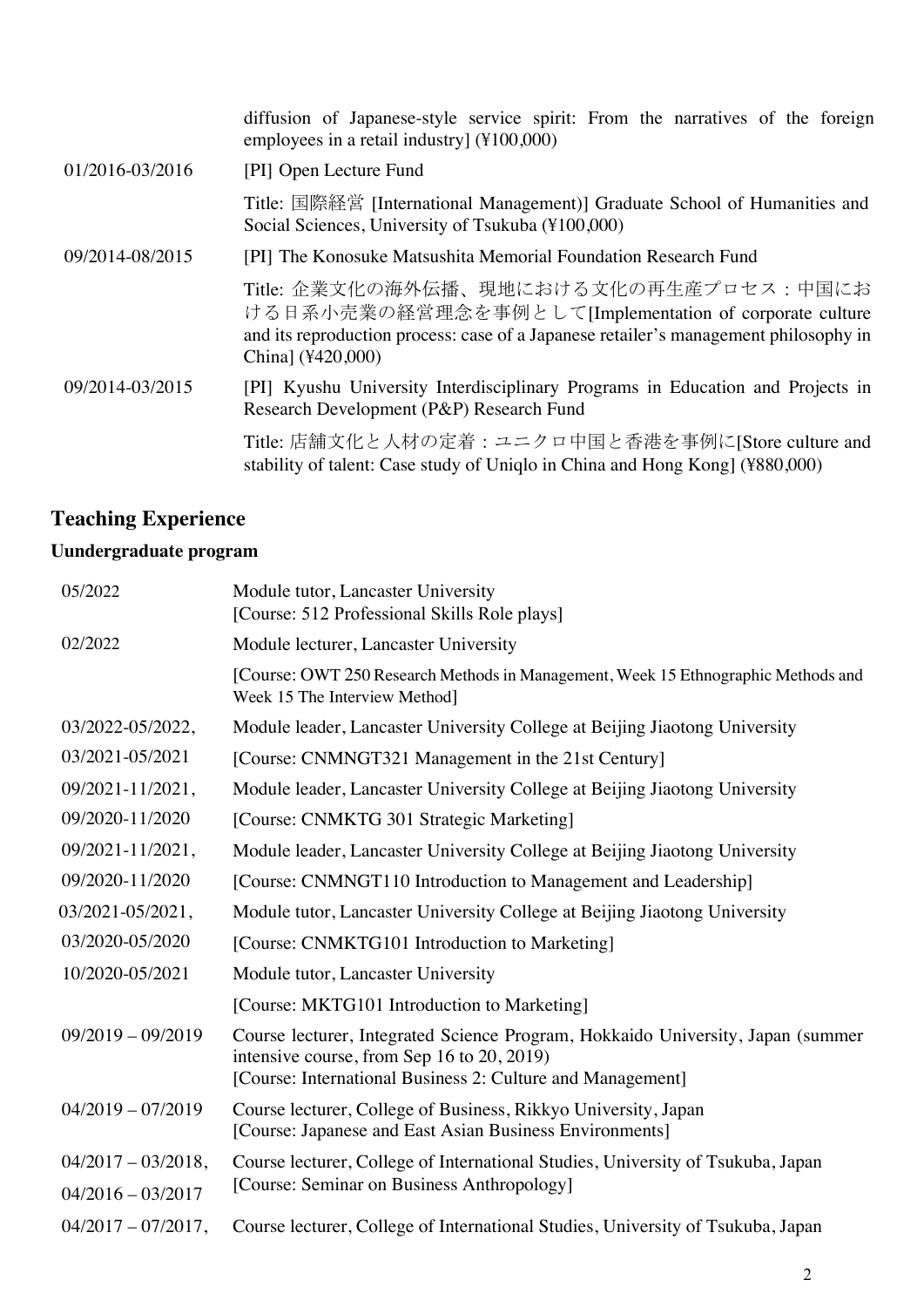| $04/2016 - 07/2016$ ,<br>$04/2015 - 07/2015$ ,                        | [Course: English Debate]                                                                                                                                |
|-----------------------------------------------------------------------|---------------------------------------------------------------------------------------------------------------------------------------------------------|
| $10/2017 - 01/2018$ ,<br>$10/2016 - 01/2017$ ,<br>$10/2015 - 01/2016$ | Course lecturer, College of International Studies, University of Tsukuba, Japan<br>[Course: English Discussion Seminar]<br>[Course: Social Development] |
| $10/2014 - 03/2015$ ,<br>$04/2014 - 08/2014$                          | Course lecturer, Faculty of Arts and Science, Kyushu University, Japan (G30)<br>program)<br>[Course: Introduction to Japanese Culture and Society]      |
| $10/2014 - 02/2015$                                                   | Course lecturer, Faculty of Arts and Science, Kyushu University, Japan (G30)<br>program)<br>[Course (intensive): Japanese Business in Transition]       |
| $03/2013 - 05/2013$                                                   | Teaching Assistant, Department of Japanese Studies, The University of Hong Kong,<br>Hong Kong<br>[Course: Japanese Business]                            |
| $09/2012 - 12/2012$                                                   | Teaching Assistant, Department of Japanese Studies, The University of Hong Kong,<br>Hong Kong<br>[Course: Anthropology of Japan]                        |
| $10/2007 - 03/2009$                                                   | Teaching Assistant, The University of Tokyo, Japan<br>[Course: English I & II]                                                                          |

## **Postgraduate program**

| $04/2019 - 07/2019$                                                   | Course lecturer, Graduate School of Business, Rikkyo University, Japan<br>[Course: Business Environment: Political Economy of Asia]                                                            |
|-----------------------------------------------------------------------|------------------------------------------------------------------------------------------------------------------------------------------------------------------------------------------------|
| 04/06/2019-<br>18/06/2019                                             | Course lecturer, MBA Program in International Business, University of Tsukuba, Japan,<br>[Course: Introduction to Research Method: Qualitative Research]                                       |
| $08/2019 - 09/2019$ ,<br>$08/2018 - 09/2018$                          | Course lecturer, MBA Program in International Business, University of Tsukuba, Japan<br>[Course: Human Resource Management III: Global Business and International Human<br>Resource Management |
| $12/2019 - 01/2020$ ,<br>$12/2018 - 01/2019$ ,<br>$12/2017 - 01/2018$ | Course lecturer, MBA Program in International Business, University of Tsukuba, Japan<br>[Course: Business Anthropology]                                                                        |
| $07/2019 - 08/2019.$<br>$07/2018 - 08/2018$ ,<br>$07/2017 - 08/2017$  | Course lecturer, MBA Program in International Business, University of Tsukuba, Japan<br>[Course: Human Resource Management I: Human Resource Management]                                       |
| $04/2017 - 03/2018$ ,<br>$04/2015 - 03/2016$                          | Course lecturer, Graduate School of Humanities and Social Sciences, University of<br>Tsukuba, Japan<br>[Course: East Asian Society and Culture]                                                |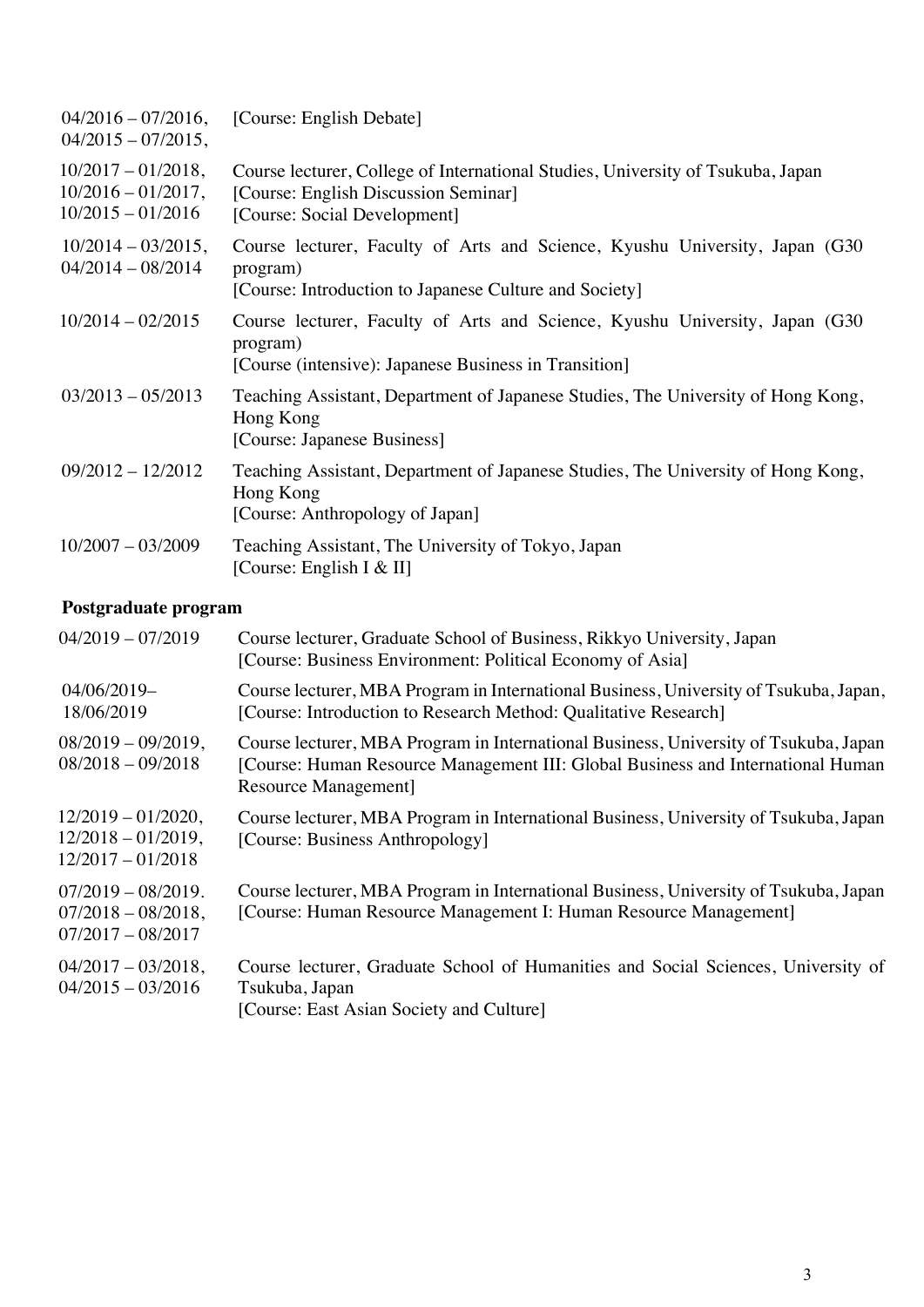## **Invited Talks**

| 10/2021                         | Bijinesu x Esunogurafi (ビジネス×エスノグラフィ) [Business Ethnography], 28 Oct 2021,<br>ACT Design Thinking Public Lecture, Kindai University, Japan.                                                                                                                      |
|---------------------------------|------------------------------------------------------------------------------------------------------------------------------------------------------------------------------------------------------------------------------------------------------------------|
| 05/2021                         | With Yu Fu, Toward a non-essentialist paradigm of culture: A study of Chinese and<br>Japanese management culture, 25 May 2021, Lancaster University China Centre, online                                                                                         |
| 06/2017                         | Kenkyusha kara mita kikan ripojitori (研究者から見た機関リポジトリ) [Research and<br>Repository: Views from a young researcher], 29 June 2017, New staff training, Consortium<br>for Open Access Repository, National Institute of Informatics, Japan                          |
| 12/2017,<br>11/2016             | Nihon bijinesu bunka no henyou I, II (日本ビジネス文化の変容 I, II) [Japanese<br>Business Culture I, II], 20 November 2016 and on 4 December 2017, College of<br>International Studies, [Course: Japanese Society], University of Tsukuba, Japan                            |
| 03/2016                         | Bunka to keiei: Keieijinruigaku no shiten kara (文化と経営:経営人類学的視点から)<br>[Management from an anthropological perspective], 12 March 2016, Open Lecture Series<br>"Anthropology Cafe", University of Tsukuba, Japan                                                   |
| 11/2017,<br>12/2016,<br>11/2015 | Keiei jinruigaku (経営人類学) [Introduction to Business Anthropology], 11 to 28<br>November 2015, 7 December 2016 and 15 November 2017, Doctoral Program in<br><b>International Policy</b><br>[Course: International Political Economy], University of Tsukuba, Japan |
| 07/2016                         | Introduction to Business Anthropology, 16 July 2016, MBA Program<br>$\operatorname{in}$<br>International Business, University of Tsukuba, Japan                                                                                                                  |
| 06/2016                         | Bunka to Keiei (文化と経営) [Culture and Management], 17 June 2016, Namiki Secondary<br>School, Ibaraki, Japan                                                                                                                                                        |
| 04/2017-<br>10/2017,            | International Business, SGHSP (Super Global High School Program funded by Japanese                                                                                                                                                                               |
| 04/2016-<br>10/2016             | government), University of Tsukuba, Japan                                                                                                                                                                                                                        |
| 10/2015                         | Bunka to Keiei (文化と経営) [Culture and Management], 20 October 2015, Miyagi<br>prefectural Ishinomaki High School, Japan                                                                                                                                            |
| $08/2014 -$<br>07/2014          | Understanding and Managing Cultural Differences in a Global Era, 12 July 2014, from 17<br>to 19 August 2014, Joint seminar between Kyushu University and Fukuoka Board of<br>Education, Japan                                                                    |
| 02/2012                         | Youyiku de pinpai gushi (优衣库的品牌故事) [Brand story of Uniqlo], 26 February<br>2012, EMBA program, School of Management, Zhejiang University, China                                                                                                                  |
| 11/2012                         | A Japanese fashion company in Hong Kong, 5 November 2012 School of Modern<br>Languages and Cultures, [Course: Anthropology of Japan], The University of Hong Kong,<br>Hong Kong                                                                                  |
| 10/2012                         | Brand building & Globalization by UNIQLO, 16 October 2012, School of Modern<br>Languages and Cultures, [Course: Creative Industries in East Asia], The University of<br>Hong Kong, Hong Kong                                                                     |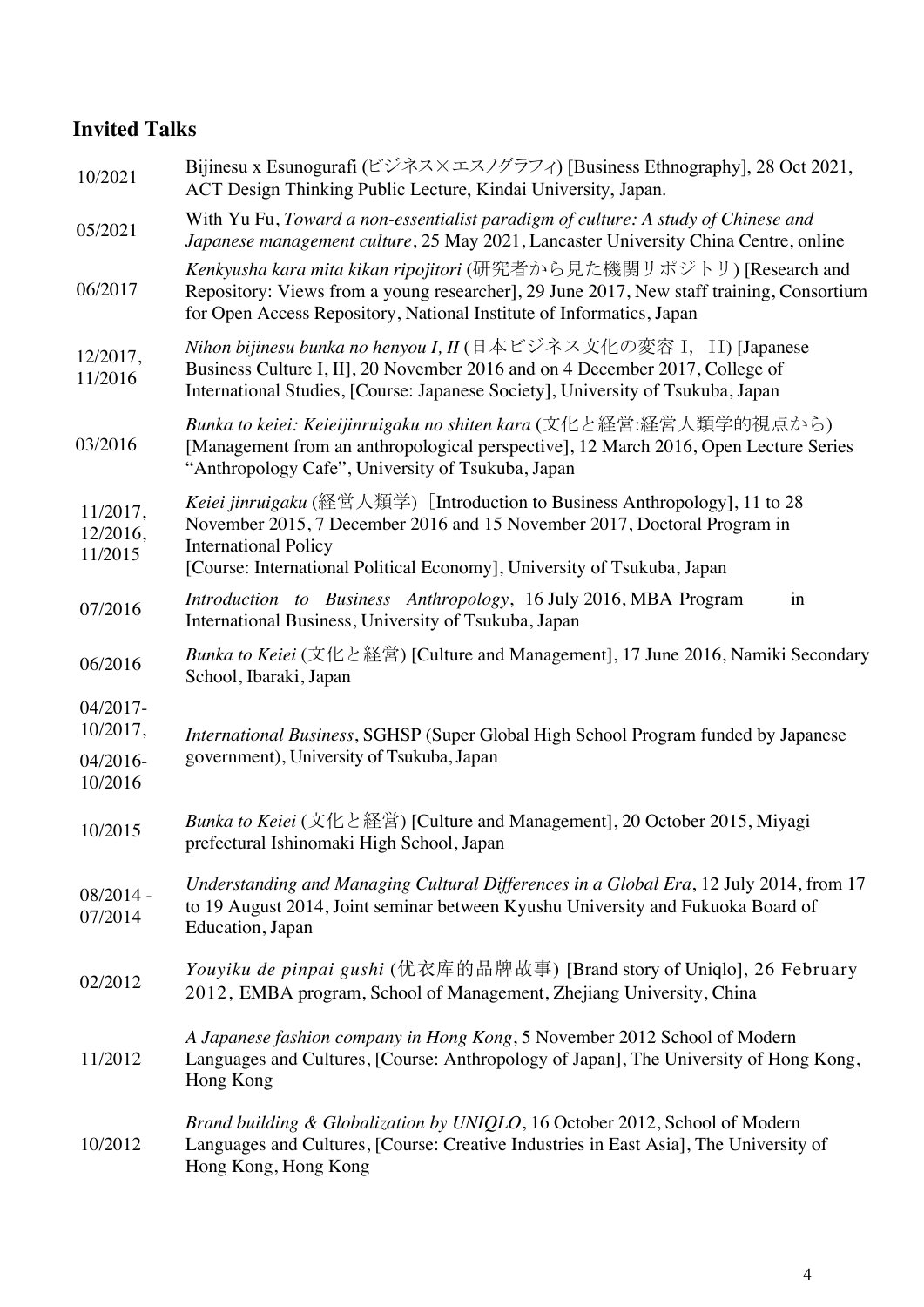### **Awards & Honors**

| 2019 | Best paper, Transcultural Management Society (Japan)         |
|------|--------------------------------------------------------------|
| 2012 | Resona Bank Awards for Japanese Studies (Hong Kong)          |
| 2010 | Resona Bank Awards for Japanese Studies (Hong Kong)          |
| 2009 | Best graduation thesis, Aichi Prefectural University (Japan) |

# **Supplementary Education and Training**

| 04/2019 | Ivey case teaching seminar, 15 April 2019, Ivey Asia, Hong Kong                                                                                                                        |
|---------|----------------------------------------------------------------------------------------------------------------------------------------------------------------------------------------|
| 09/2018 | Ivey case writing seminar, 20 to 21 September 2018, Ivey Asia, Hong Kong                                                                                                               |
| 09/2018 | Harvard case teaching seminar, 15 September 2018, Business School, Nagoya University<br>of Commerce and Business, Japan                                                                |
|         | 01/2012-02/2012 Japanese studies Graduate Summer School (JSGSS) 2012, 30 January to 2 February 2012,<br>College of Asia and the Pacific, The Australian National University, Australia |
|         | 02/2010-03/2010 Culture exchange program, February to March 2010, English language Institute, The<br>University of British Columbia, Canada                                            |
|         | 02/2005-03/2005 Language learning program (French), February to March 2005, France EF Paris, France                                                                                    |

# **Conference Activity/Participation**

| 08/2022 | Convened the panel and will present at the 15 <sup>th</sup> Annual Ethnography Symposium, 24 to 26<br>August 2022, University of Suffolk, UK.                                                                                                                                                                                          |
|---------|----------------------------------------------------------------------------------------------------------------------------------------------------------------------------------------------------------------------------------------------------------------------------------------------------------------------------------------|
| 07/2022 | [Panel: Negotiating the 'in-between' within ethnographic fieldwork]<br>Will present at the 38 <sup>th</sup> EGOS Colloquium, 7 to 9 July, 2022, Vienna University of Economics<br>and Business, Austria.<br>[Paper: Culture change in a globalizing company: Organization as a political arena for ideology<br>dissemination]          |
| 07/2021 | With Yu Fu, Presented at the Equality, Diversity and Inclusion 2021, 13 to 14 July, online.<br>[Paper: Beyond the essentialist paradigm of culture: comparing the role of national culture on<br>management policies and practices in China and Japan]                                                                                 |
| 07/2021 | With Beth Suttill, Presented at the Standing Conference on Organisational Symbolism 2021, 5<br>to 6 July, online.<br>[Paper: Researcher identities and practice: Exploring hyphen-spaces in ethnographic studies]                                                                                                                      |
| 07/2019 | Presented at the AAS-in-Asia, 1 to 4 July 2019, Royal Orchid Sheraton Hotel in Bangkok,<br>Thailand.<br>[Paper: Digitization of Human Resource Management in Japan: Opportunities and Challenges]                                                                                                                                      |
| 06/2019 | Convened the panel and presented at the $8th$ International Conference on Business<br>Anthropology, 7 to 8 June 2019, Yunnan University of Finance and Economics, China.<br>[Panel: Identity Construction and Management: Implication from Asia]<br>[Paper: Doing Ethnography in Business: Identity Manipulation and its Implications] |
| 02/2019 | Convened the panel and presented at the Tsukuba International Management Conference, 9 to<br>10 Feb 2019, University of Tsukuba, Japan.<br>[Panel: Ethnography and Its Implication in Business]<br>[Paper: Contact zone of/in business]                                                                                                |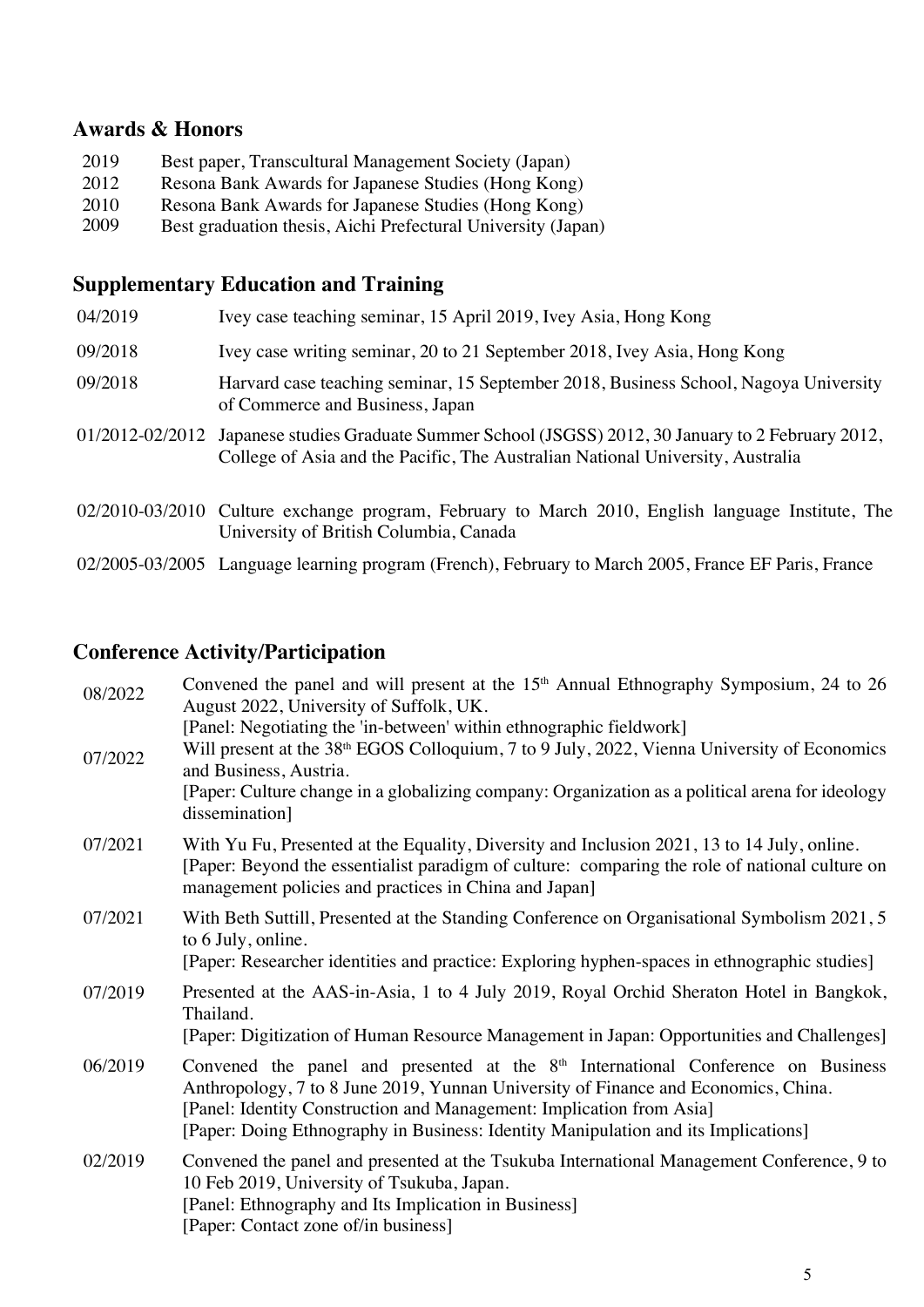| 09/2018 | Presented at the second Workshop of Way of Work (働き方研究会), 9 September 2018,<br>University of Tsukuba, Japan.<br>[Paper: Ichi kyouin kara miru nihon no roudoumondai: guro-baruka to daiba-shithi 一教員か<br>らみる日本の労働問題:グローバル化とダイバーシティ A perspective towards labor<br>issue in Japan as a faculty member: Globalization and Diversity]                                                                                   |
|---------|----------------------------------------------------------------------------------------------------------------------------------------------------------------------------------------------------------------------------------------------------------------------------------------------------------------------------------------------------------------------------------------------------------------------|
| 06/2018 | Convened the panel and presented at the 52 <sup>nd</sup> Annual Conference of The Japanese Society of<br>Cultural Anthropology, 2 to 3 June 2018, Hirosaki University, Japan.<br>[Paper: Jinruigaku reki shiya kara miru Nikkei kigyou no guro-baruka: jitsumukai heno teigen<br>人類学的視野から見る日系企業のグローバル化:実務界への提言 Anthropological<br>examination on the globalization of Japanese companies: Messages for the industry] |
| 05/2018 | Presented at the Fourth Global Creative Industries Conference, 26 to 27 May 2018, Wider<br>Gaming and cultural center, Zhejiang, China.<br>[Paper: Identity politics, Cosmopolitanism and Business: Journey of a Japanese Company in<br>Hong Kong                                                                                                                                                                    |
| 05/2018 | Presented at the Sixth International Conference on Applications of Anthropology in Business,<br>25 to 27 May 2018, Ningxia University, China.<br>[Paper: Identity Building: Rites and Symbol in Corporate Management]                                                                                                                                                                                                |
| 04/2018 | Presented at the AJJ Spring Meeting, 28 to 29 April 2018, Meiji University, Japan.<br>[Paper: Eat, Share and Serve: Founder Philosophy and Community Building in Business]                                                                                                                                                                                                                                           |
| 12/2017 | Presented at the AJJ Fall Meeting, 9 to 10 December 2017, Doshisha University, Japan.<br>[Paper: Language, Ideology, and Cross-cultural management: Cases of Japanese managers in<br>Hong Kong and the United States]                                                                                                                                                                                                |
| 09/2017 | Presented at the Third Global Creative Industries Conference, 2 to 3 September 2017, The<br>University of Hong Kong, Hong Kong.<br>[Paper: Reexamination of Cultural Superiority: Negotiating the Meaning of "Japaneseness" in<br>a Cross-cultural Workplace]                                                                                                                                                        |
| 06/2017 | Presented at the 29th Japan-China Sociological Society, 3 to 4 June 2016, Osaka University,<br>Japan.<br>[Paper: Jiminzoku chuushin shugi no saikou: kaigaini okeru Nikkei chuugokukei kigyouno<br>hikakuwo chuushin ni 自民族中心主義の再考: 海外における日系・中国系企業の比較<br>を中心に) Reexamination of ethnocentrism: Case study of overseas Japanese and Chinese<br>companies]                                                             |
| 11/2016 | Organized and Presented at the AJJ Fall Meeting, 26 to 27 November 2016, University of<br>Tsukuba, Japan.<br>[Panel: Business Anthropology and its Implications]<br>[Paper: What are the implications of business anthropology to management scientists?]                                                                                                                                                            |
| 11/2016 | Presented at the 115th Annual Meeting of American Anthropological Association, 16 to 20<br>November 2016, Minneapolis Convention Center, United States.<br>[Paper: Corporate system and its implementation: Lessons from a Japanese company]                                                                                                                                                                         |
| 06/2016 | Presented at the annual conference of Society for East Asian Anthropology, 19 to 22 June 2016,<br>The Chinese University of Hong Kong, Hong Kong.<br>[Paper: Brand building and reinterpretation of its meaning: Case of a Japanese fashion giant in<br>Hong Kong]                                                                                                                                                   |
| 06/2016 | Presented at the 28th Japan-China Sociological Society, 4 to 5 June 2016, Nagasaki University,<br>Japan.                                                                                                                                                                                                                                                                                                             |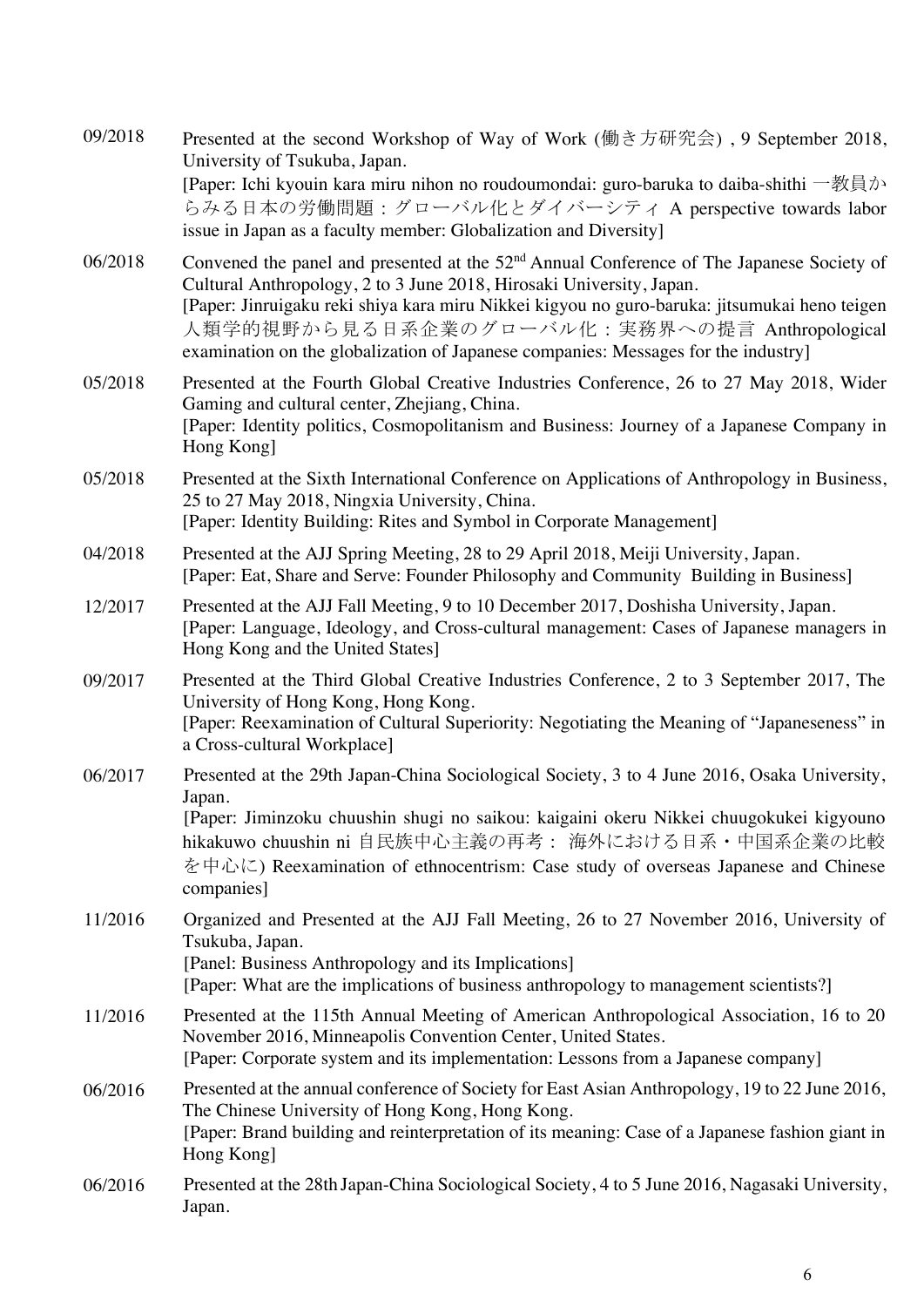[Paper: Ibunka keiei no saikou: kigyou esunogurafi- kenkyuu karano shisa 異文化経営の再 考:企業エスノグラフィー研究からの示唆(Rethinking Cross-cultural Management: Implications from Corporate Ethnography)] 06/2016 Presented at Japan Academy of Management Philosophy, 18 June 2016, Keio University, Japan. [Paper: Kigyo esunogurafi- kenkyuu kara mita nihon kigyou: jinrui gakusha to keieigakusha no taiwa ni mukete 企業エスノグラフィー研究から見た日本企業:人類学者と経営学 者の対話に向けて(Japanese companies from the perspective of corporate ethnography: Towards the dialogues between the anthropologists and management scientists)] 04/2016 Presented at the AJJ Spring Conference, 23 to 24 April 2016, Tohoku University, Japan. [Paper: Anthropological study on Japanese management: Issues and perspectives] 03/2016 Presented at the Second Global Creative Industries Conference, 31 March to 1 April 2016, Kobe University, Japan [Paper: Employee motivation at clothing retail store: Implications from anthropological study on management] 03/2016 Presented at the Third annual conference of Transcultural Management Society, 19 March 2016, Rissho University, Japan. [Paper: Ibunka shijyou ni okeru jyugyouin no doukiduke: keieijinruigaku teki kousatu 異文化 市場における従業員の動機付け:経営人類学的考察(Employee motivation in a crosscultural setting: Implications from anthropological study on management)] 08/2015 Presented at the 45th annual conference of Japan Society of Human Resource Management, 29 to 30 August 2015, Hosei University, Japan. [Paper: Kaigai nikkei kigyou ni okeru "nihon gata" jinzai ikusei no kadai 海外日系企業にお ける「日本型」人材育成の課題:現地若手店舗従業員の「声」を中心に (Problems of "Japanese" training system in overseas Japanese companies: Focus on the "voice" of local young employees) ] 07/2015 Presented at the Second conference of Society for Research on Work Competency, 4 July 2015, Tottori University of Environmental Studies, Japan. [Paper: Nihonkigyou no "guro-baruka" saikou: yunikuro wo jireini 日本企業の「グローバル化」再考:ユニクロを事例に(Rethinking "globalization" of Japanese company: Case study of Uniqlo) ] 06/2015 Presented at 2015 AAS-in-ASIA Conference, 22 to 24 June 2015, Academia Sinica, Taiwan. [Paper: Reinventing Japanese Business: The Case of Uniqlo] 02/2015 Presented and Panel discussant at Workshop: Reconsider career support from the viewpoints of overseas employees in Japanese companies in Japan and overseas (日本企業・日系企業で 働く外国人社員の意識か ら留学生の就職支援を考える), 22 of February 2015, Kyushu University, Japan. [Paper: Genchi jyuugyouin kara mita nihon kigyou: honkon yunikurowo reini 現地従業員から見た日本企業:香港ユニクロを例に (Japanese companies from the perspectives of local employees: The case of Uniqlo Hong Kong)] 08/2014 Presented at Kyushu area workshop, Japan Academy of Business Administration, 2 August 2014, Kyushu Sangyo University, Japan. [Paper: kaiagai nikkeikigyou ni okeru jinzai ikusei sisutemu no kadai; genba no "koe" wo chuushin ni 海外日系企業における人材育成システ ムの課題: 現場の「声」を例に(Training program in Japanese companies overseas: From the perspectives of front line workers) ]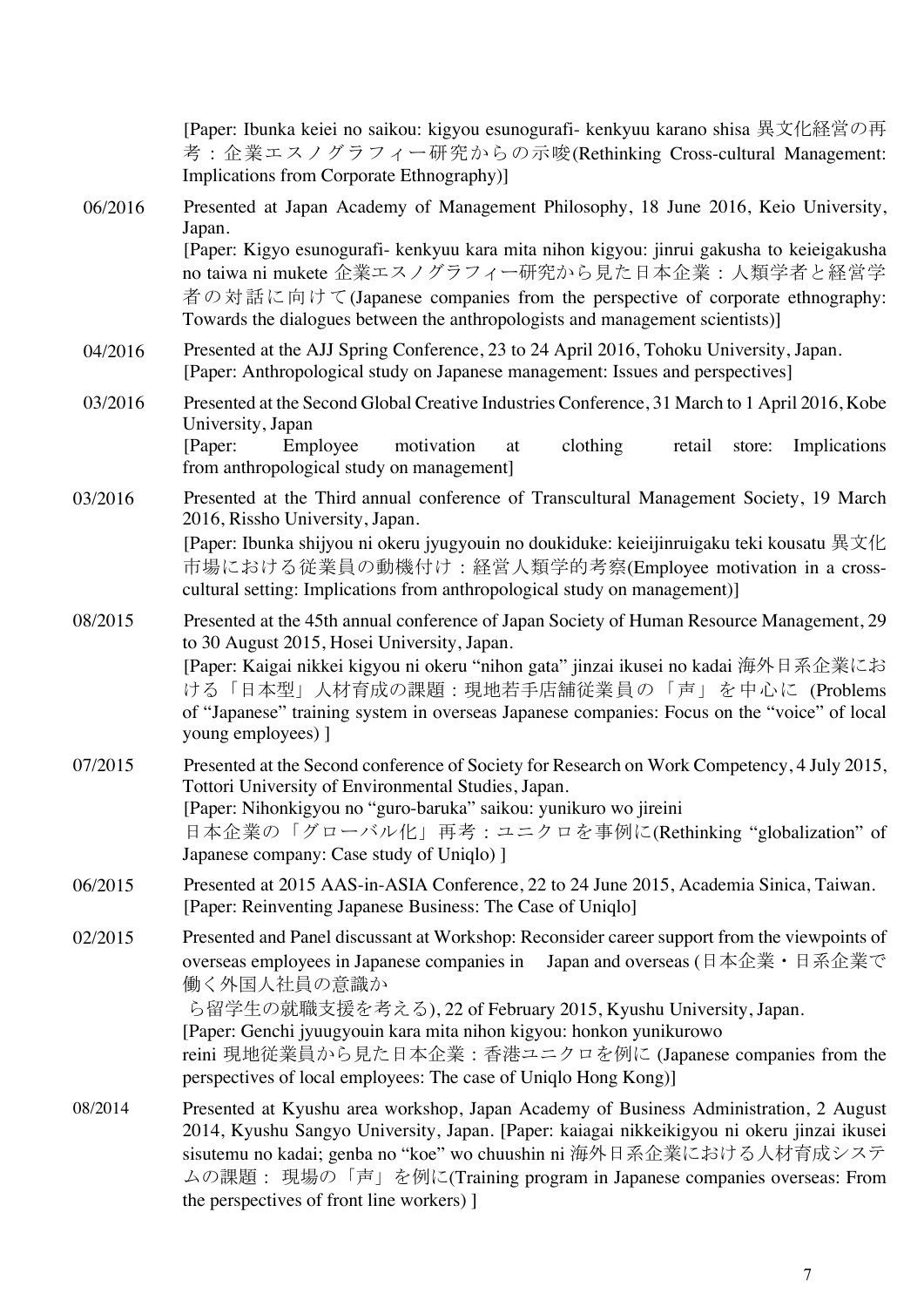| 05/2014 | Panel convener of and presenter at IUAES Inter-Congress 2014 held jointly with the 50th<br>Anniversary Conference of Japanese Society of Cultural Anthropology (JASCA), 15 to 18<br>May 2014, Makuhari Messe, Japan.<br>[Paper: Implementation of homogeneity culture: adaptation by local employees in Hong<br>Kong and China]                                                                       |
|---------|-------------------------------------------------------------------------------------------------------------------------------------------------------------------------------------------------------------------------------------------------------------------------------------------------------------------------------------------------------------------------------------------------------|
| 03/2014 | Committee member of and presenter at the 9th annual conference of The Asian Studies<br>Association of Hong Kong (ASAHK), 14 to 15 March 2014, The University of Hong Kong,<br>Hong Kong.<br>[Paper: Implementation of organizational culture – An analysis of the Japanese retailer in Hong<br>Kong]                                                                                                  |
| 08/2013 | [with Hamada Connoly] Presented at the 17th World Congress of the International Union of<br>anthropological and ethnological sciences (IUAES), 5 to 10 August 2013, The University of<br>Manchester, United Kingdom.<br>[Paper: The founder legacy and globalization of a Japanese apparel firm]                                                                                                      |
| 03/2013 | Convened and presented at the Young Scholar Workshop on creativity of business and cultural<br>practices, 27 to 28 March 2013, The University of Hong Kong, Hong Kong.<br>[Paper: Pursuing "globalization" as the main marketing strategy]                                                                                                                                                            |
| 05/2012 | Presented at the First International Conference of Business Anthropology, 17 to 20 May 2012,<br>Sun Yat-sen University, Guangzhou, China. [Paper: The changing face of a Japanese fashion<br>company in Hong Kong]                                                                                                                                                                                    |
| 11/2011 | Presented at the International symposium of constitute, transfer and inheritance of<br>management philosophy by Asian companies, 5 to 6 November 2011, The University of Hong<br>Kong, Hong Kong.<br>[Paper: Management principles by Uniqlo in HK: ideal and reality]                                                                                                                                |
| 07/2011 | Presented at the Second International Forum on Business and Anthropology (IFBA), 29 to 31<br>July 2011, The University of Hong Kong, Hong Kong.<br>[Paper: Management by a Japanese retailer in Asian market]                                                                                                                                                                                         |
| 01/2011 | Presented at the Third International Conference for Postgraduate Students, 7 to 9 January<br>2011, Guangzhou University of Foreign Studies, Guangzhou, China.<br>[Paper: Comparative Study on the Management Strategies of Foreign Retailers in China]                                                                                                                                                |
| 10/2010 | Presented at the 56th La Société Franco-Japonaise de Gestion, 23 October 2010, Nagoya City<br>University, Japan.<br>[Paper: Chūgoku ni okeru gaishikei kourikigyō no keiei senryaku – karuhūru to itōyōkadō no<br>hikaku wo chūshin ni (中国における外資系小売企業の経営戦略–カルフールとイトーヨー<br>カ堂の比較を中心に) Management strategies by a foreign retailer in China –Focusing on the<br>comparison of Carrefour and Ito-Yokado] |
| 07/2010 | Presented at the First International Forum on Business and Anthropology (IFBA), 23 to 25<br>July 2010, National Museum of Ethnology, Japan. [Paper: A Study on the localization of<br>human resource management (HRM) by Ito-Yokado in China]                                                                                                                                                         |
| 01/2010 | Presented at the Fifth Annual Meeting of the Asian Studies Association of Hong Kong, 8 to 9<br>January 2010, The University of Hong Kong, Hong Kong.<br>[Paper: A Study on the Corporate Culture of Foreign Enterprises in China- Focusing on the<br>localization of human resource management (HRM) by Carrefour]                                                                                    |
| 01/2010 | Presented at the Second International Conference for Postgraduate Students 5 to 7 January<br>2010, The University of Hong Kong, Hong Kong, HK<br>[Paper: Management strategy by foreign retailers in China]                                                                                                                                                                                           |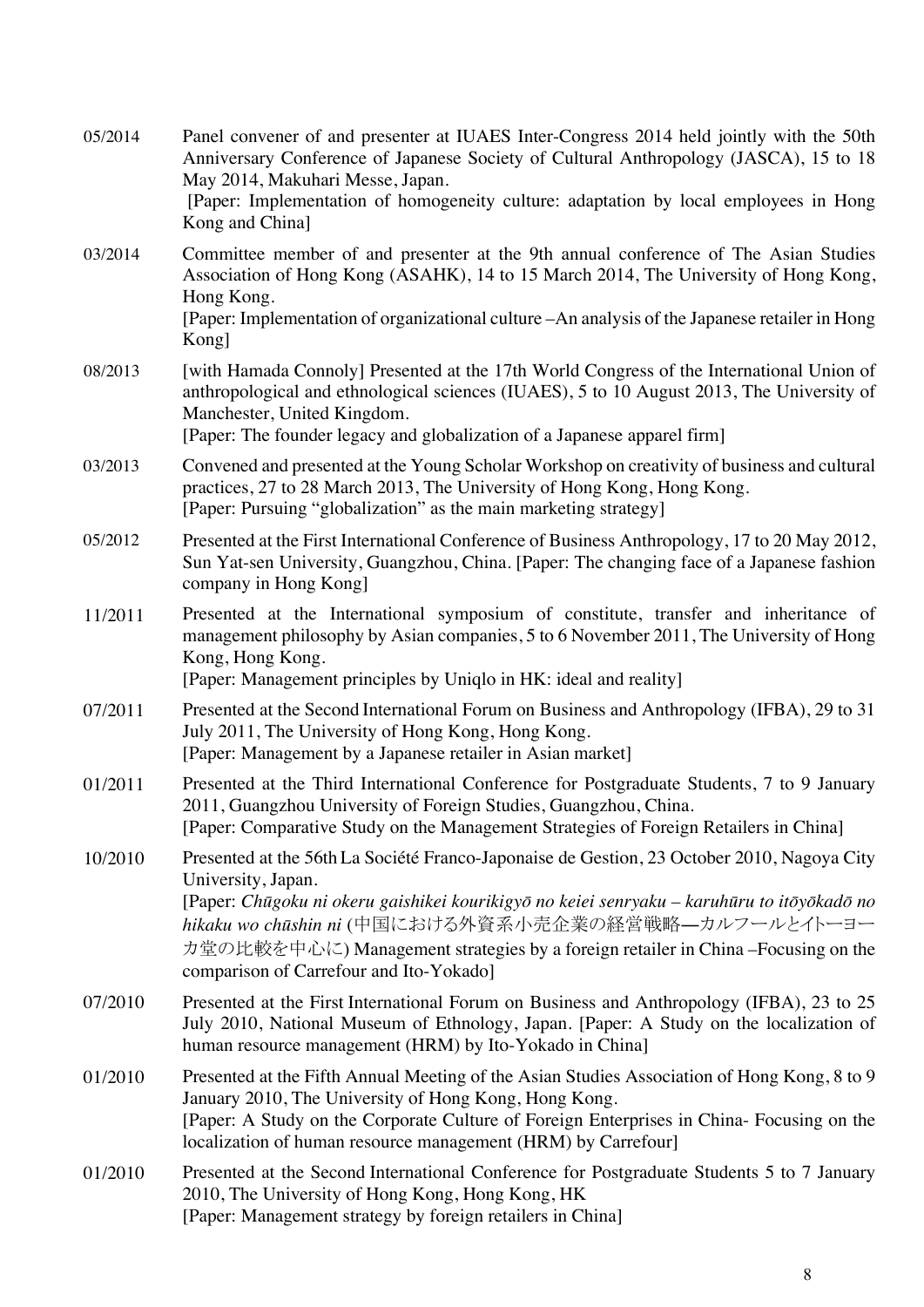05/2009 Presented at the Japan Association for Asian Studies (JAAS) East Japan Meeting, 23 May 2009, Takushoku University, Japan [Paper: *Chugoku ni okeru gaishikei kourikigyou no kigyo bunka nit suite – karuhuru no jinteki shigenkanri no genchika wo chushin ni* (中国における外資系小売企業の企業文化につい て ―カルフールの人的資源管理の現地化を中心に―) Corporate culture of a foreign retailer in China – focus on the localization of human resource management by Carrefour]

### **Industry-related activity**

09/2020 Gave a talk about cultural anthropology at video series of parkERs, Sekaiha gure-kara gurinn he「世界はグレーからグリーンへ」[Worldwide Gray to Green], bunka jinruigaku no esunogurafa- to jinrui no ba to souzou nit suite kangaeru 文化人類学のエスノグラファー と、人類の「場」と「創造」について考える [Discuss the space and creation of human beings with cultural anthropologist], 23 Sep 2020.

[YouTube

https://www.google.com/url?sa=t&rct=j&q=&esrc=s&source=web&cd=&cad=rja&uact=8& ved=2ahUKEwji-NCD1af1AhXEqQKHT9eBYYQtwJ6BAgDEAI&url=https%3A%2F%2Fwww.youtube.com%2Fwatch%3F v%3DwXaG2r-e2Jk&usg=AOvVaw1fvKyIXhWoo0tN2arqOL7w]

- 07/2020- Trainer and consultant for a cross-cultural training for future managers and engineers on
- 07/2021 Japanese business culture, 14 July 2021, 16 June 2021, 21 January 2021, 18 November 2020, 17 July 2020, Fast Retailing, online, Japan.
- 07/2020 Gave a talk at a podcast session of Hataraki kata no tatsujin 21: bunk ani u emo shita mon ai! Shokuba no gaikojin to umakuyaru niha?「働き方の達人」21: 文化に上も下もない! 職場の外国人と「うまくやる」には?[Master of work 21: No hierarchy in culture! How to work well with international employees in the workplace?], 29 July 2020, at WorkStyleTech. [Podcast https://motifyhr.jp/blog/podcast/21/]
- 02/2020 Advised an upcoming community building project, 5 February 2020, Odakyu Electric Railway, Japan.
- 01/2020 Facilitated a cross-cultural training for future managers and engineers, 18 January 2010, Fast Retailing, Tokyo head office, Japan.
- 01/2020, Organized and chaired a one-day workshop for business professionals, *Zerokara hajimeru*
- 07/2019, *bijinesu esunogurafi: fi-rudowa-ku to intabyu-* (ゼロから始めるビジネスエスノグラフィ:
- 12/2018 フィールドワークとインタビュー) [Business ethnography for beginners: Field work and interview], 19 January 2020, 14 July 2019 and 2 December 2018, University of Tsukuba, Japan.
- 04/2019 Gave a speech at TEDxOtemachi Live, *Naze AI jidai ni jinruigakuteki shikouhouwo motta jinzai ga hitsuyou nanoka?* (なぜ AI 時代に人類学的思考法を持った人材が必要なの  $\phi$  ?) [Why do we need talent with anthropological mindsets in the digital era], on 27 April 2019, National Museum of Emerging Science and Innovation Miraikan, Japan

[TED website: https://www.ted.com/talks/ai]

[YouTube https://www.youtube.com/watch?v=tOGBJ5Fp\_0I]

09/2018 Organized and chaired the event *Zadankai Bijinese x esunogurafi-* (座談会:ビジネス×エ スノグラフィー)[Round-table discussion on Business and Ethnography], 30 September 2018, University of Tsukuba, Japan.